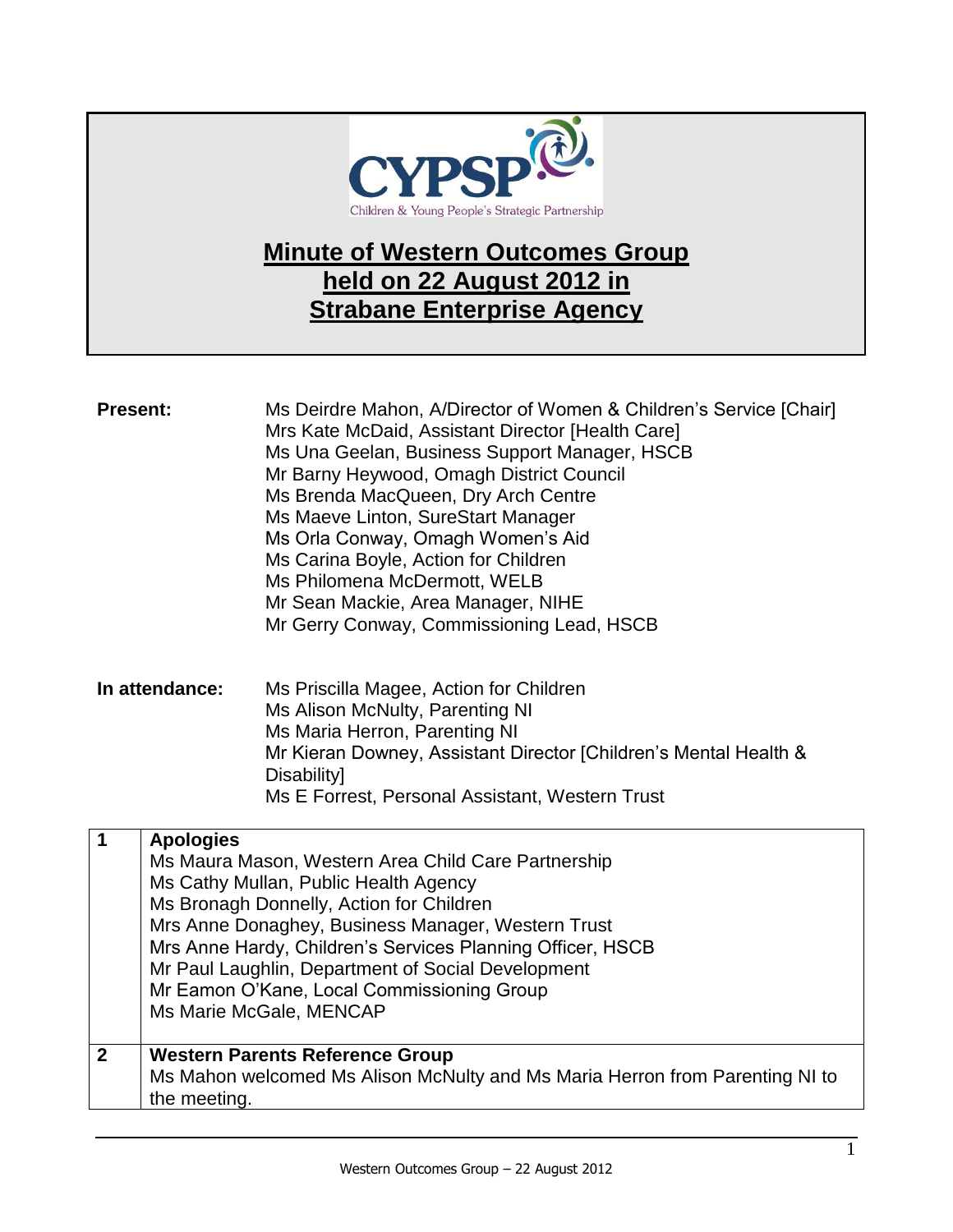|              | Ms McNulty from Parenting NI advised that they worked across all five Outcomes<br>Groups and managed the Parents Reference Groups. She said the Western Parents<br>Reference Group, of which there are 24 members, of differing ages and from a wide<br>geographical area, met for the second time in June 2012 to consider the Western<br>Outcomes Group Action Plan 2011-2014.<br>Ms Herron distributed a copy of the points raised by the Parents Reference Group at<br>their last meeting. Members gave verbal updates to Ms McNulty & Ms Herron on the<br>issues highlighted.<br>Members said that they would like feedback from the Parents Reference Group<br>about how best to let parents know about initiatives, events and health promotion<br>activities. |
|--------------|-----------------------------------------------------------------------------------------------------------------------------------------------------------------------------------------------------------------------------------------------------------------------------------------------------------------------------------------------------------------------------------------------------------------------------------------------------------------------------------------------------------------------------------------------------------------------------------------------------------------------------------------------------------------------------------------------------------------------------------------------------------------------|
| $\mathbf{3}$ | <b>Infant Mental Health Strategy</b><br>Ms Mahon welcomed Mr Kieran Downey, Assistant Director [Children's Mental Health<br>& Disability], to the meeting.                                                                                                                                                                                                                                                                                                                                                                                                                                                                                                                                                                                                            |
|              | Mr Downey advised that the Western Trust had launched the Infant Mental Health<br>Strategy in 2011 and said it was a key priority of the Trust which would underpin the<br>work of all staff in the Women & Children's Directorate. He said global emerging<br>evidence clearly showed the benefits of an early years intervention strategy. He<br>advised that he had attended an international research symposium in Canada earlier<br>this year where leading psychologists had presented new compelling evidence from<br>2011.                                                                                                                                                                                                                                    |
|              | Mr Downey outlined the prevention approach of the strategy as follows:-<br>No smoking in pregnancy<br>п<br>No alcohol in pregnancy.<br>п<br>Breastfeeding.<br>$\blacksquare$<br>Promote secure attachments.<br>٠<br>Parents reading to their children.<br>п                                                                                                                                                                                                                                                                                                                                                                                                                                                                                                           |
|              | He said that during the first year of the launch of the strategy the Trust had organised<br>general awareness training events which had been attended by over 750 people and<br>were led by leading speakers such as Suzanne Zeedyk, Robin Balbernie and<br>Simon Ward. Presentations had also been made to elected representatives and<br>regional strategy groups. Mr Downey said that the Project Board for the Infant<br>Mental Health Strategy had revised its membership for the second year and had<br>adopted the following key strands and outlined the planned work for each strand.<br>Integrated Pathway.<br>Education.                                                                                                                                   |
|              | • Training and Development.<br>Mr Downey said the Trust needed to be able to measure outcomes to see if changes<br>were being achieved. Mr Mackie suggested that it may be helpful to talk to the                                                                                                                                                                                                                                                                                                                                                                                                                                                                                                                                                                     |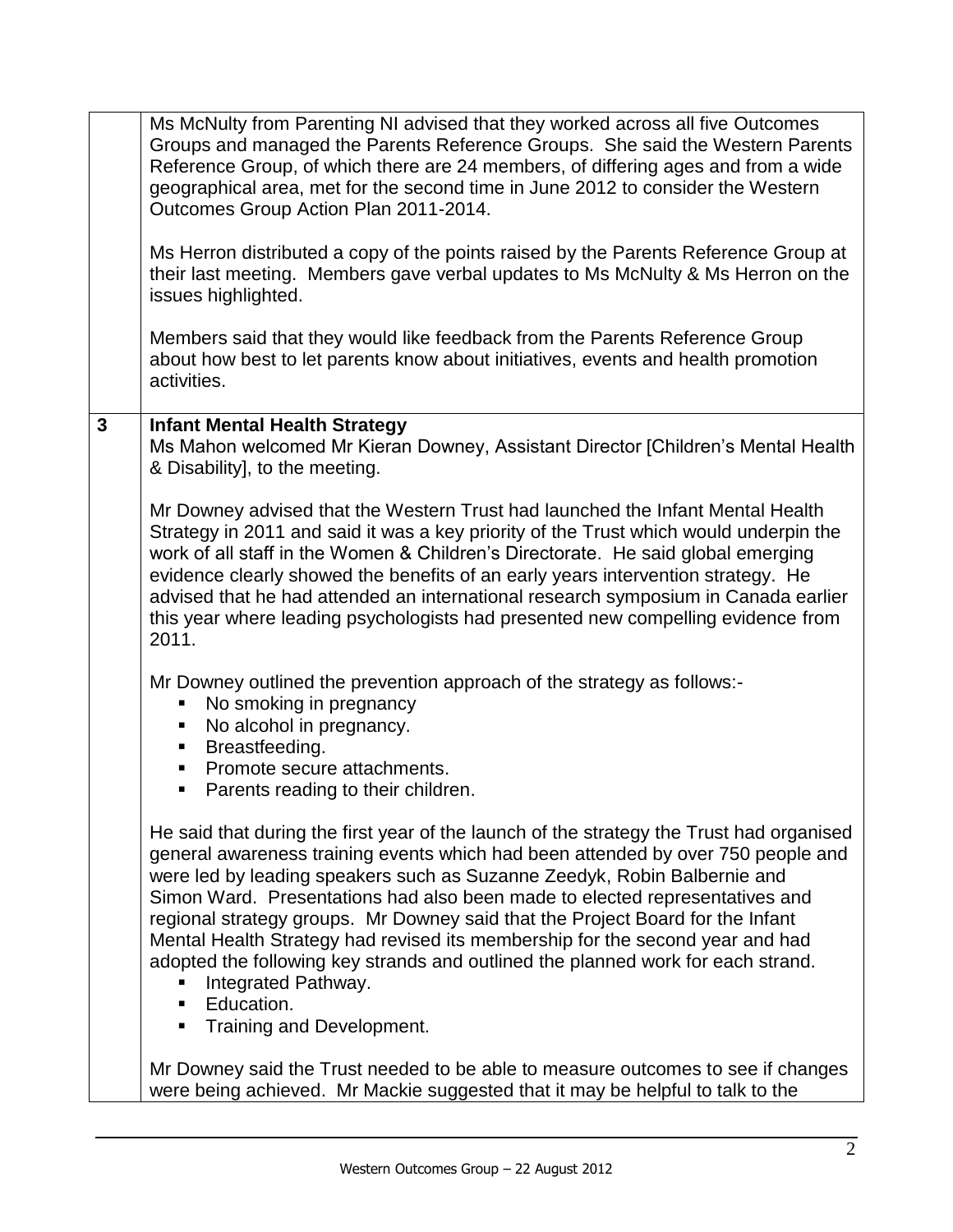|   | Parents Reference Group regarding measuring outcomes. Mr Conway noted that<br>there was a bigger debate on measuring impact and on how evaluations were carried<br>out.                                                                                                                                                                                                                                                                                                                                                                                                                                        |
|---|----------------------------------------------------------------------------------------------------------------------------------------------------------------------------------------------------------------------------------------------------------------------------------------------------------------------------------------------------------------------------------------------------------------------------------------------------------------------------------------------------------------------------------------------------------------------------------------------------------------|
|   | It was also suggested that Mr Downey give a presentation on the Infant Mental<br>Health Strategy to the Parents Reference Group and seek their comments on the<br>draft posters for the forthcoming poster campaign.                                                                                                                                                                                                                                                                                                                                                                                           |
|   | Ms Mahon confirmed that Solihull training was one of a range of programmes within<br>the Trust's current training plan.                                                                                                                                                                                                                                                                                                                                                                                                                                                                                        |
|   | Mr Downey recommended the following two books to members to read:-<br>"The Boy who was Raised as a Dog" by Bruce Perry &<br>"Ghosts in the Nursery" by Robin Karr Morse.                                                                                                                                                                                                                                                                                                                                                                                                                                       |
|   | Members thanked Mr Downey for his informative presentation and endorsed the<br>Infant Mental Health Strategy.                                                                                                                                                                                                                                                                                                                                                                                                                                                                                                  |
|   | Mr Downey withdrew from the meeting.                                                                                                                                                                                                                                                                                                                                                                                                                                                                                                                                                                           |
| 4 | Notes of Previous Meeting held on 20 June 2012<br>All present confirmed that they had received a copy of the notes of the previous<br>meeting.                                                                                                                                                                                                                                                                                                                                                                                                                                                                 |
|   | Final Draft Action Plan 2011-2014<br>Ms Geelan advised that a resources column had not been added to the action plan<br>as originally planned.                                                                                                                                                                                                                                                                                                                                                                                                                                                                 |
|   | <b>Connections with Regional Sub Groups</b><br>Ms Mahon reported that further meetings were to be organised between the Chairs of<br>the Outcomes Groups and the Chairs of the Regional Sub Groups.                                                                                                                                                                                                                                                                                                                                                                                                            |
| 5 | <b>Matters Arising</b><br>Ms Mahon welcomed Mr Barny Heywood, Chief Environmental Health Officer,<br>Omagh District Council, to the Western Outcomes Group.                                                                                                                                                                                                                                                                                                                                                                                                                                                    |
| 6 | <b>Commissioning Framework</b><br>Ms Mahon advised that the Western Outcomes Group currently only received funding<br>from the Health and Social Care Board and formally asked representatives from<br>other organisations to consider if they would be in a position to jointly commission.<br>Mr Conway said it would be beneficial for the group to be apprised of funding<br>programmes within other organisations such as the Department of Social<br>Development, Derry City Council, Social Investment Fund etc.<br>Ms Geelan advised that the plan for the current financial year was that there would |
|   | be an open call with funding to be allocated by the end of December 2012. It was                                                                                                                                                                                                                                                                                                                                                                                                                                                                                                                               |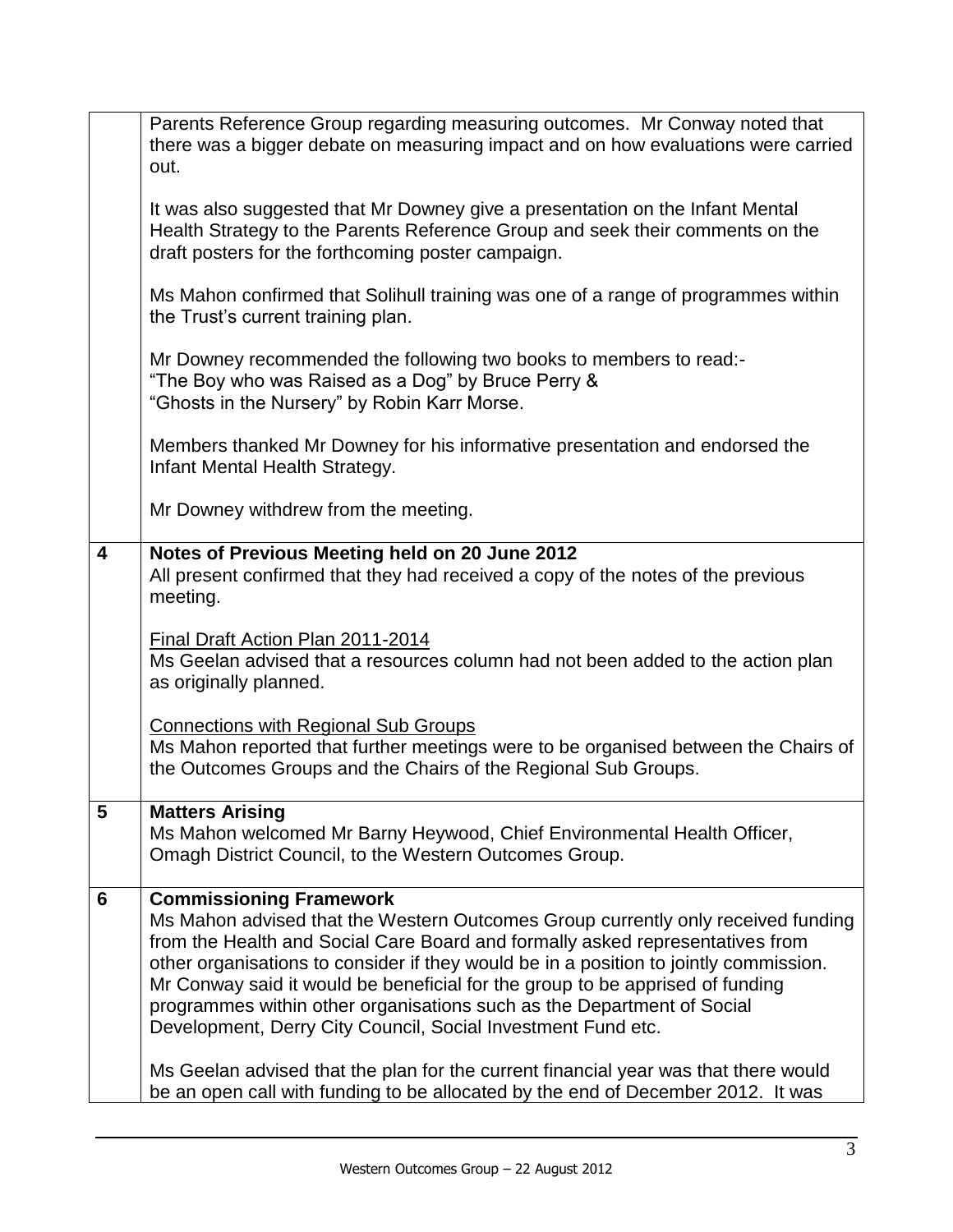|                | agreed that a small sub group [Carina Boyle, Anne Hardy, Una Geelan,<br>Kate McDaid, Brenda MacQueen, Priscilla Magee/Bronagh Donnelly,<br>Anne Donaghey] would meet to identify key areas for funding applications for this<br>financial year.                                                                                                                                                                                                                                                                                   |
|----------------|-----------------------------------------------------------------------------------------------------------------------------------------------------------------------------------------------------------------------------------------------------------------------------------------------------------------------------------------------------------------------------------------------------------------------------------------------------------------------------------------------------------------------------------|
|                | It was agreed that the commissioning priorities would be shared with the Parents<br>Reference Group.                                                                                                                                                                                                                                                                                                                                                                                                                              |
| $\overline{7}$ | <b>Summary of Priority Areas</b><br>Ms Mahon advised that she had circulated to members a summary of priority areas<br>from other Outcomes Groups and Regional Sub Groups. She pointed out to<br>members that under the priority area "Enjoying Learning and Achieving", all five<br>Outcomes Groups had listed the following as a priority:-<br>"Provide support for parents, children and young people to attend and fully participate<br>in school or alternative education, removing barriers to learning, transition years". |
| 8              | <b>Regional Sub Groups Action Plans</b><br>Ms Mahon advised that the Regional Sub Group Action Plans had been forwarded to<br>members and asked members to take the opportunity to read the plans.                                                                                                                                                                                                                                                                                                                                |
| 9              | Update from Locality Planning Groups and Participation of Children, Young<br><b>People, Parents and Communities</b><br>It was agreed to bring this item forward to the next meeting on 31 October 2012 for<br>discussion.                                                                                                                                                                                                                                                                                                         |
| 10             | Report from Save the Children "Developing Children's Zones for England"<br>Ms Mahon noted the report from Save the Children and said the group would take<br>stock of the report at the forthcoming development day.                                                                                                                                                                                                                                                                                                              |
| 11             | <b>Development Day</b><br>Ms Mahon agreed to organise a development day for the Western Outcomes Group<br>and said she would secure a facilitator and advise members of arrangements.                                                                                                                                                                                                                                                                                                                                             |
| 12             | <b>Stakeholder Events</b><br>Ms Mahon advised that an event was being planned at the Long Gallery in Stormont<br>to raise awareness of the Children's and Young People's Strategic Partnership. She<br>also advised that local events were being planned for early next year. Ms Geelan<br>said that local events would promote awareness among community and voluntary<br>groups.                                                                                                                                                |
| 13             | Presentation to Local Commissioning Group - 12 September 2012<br>Ms Mahon reported that she had been invited to attend the Local Commissioning<br>Group meeting on 12 September 2012 to give a presentation on the work of the<br>Western Outcomes Group. Members agreed that this was an opportunity to<br>influence the LCG on the work of the group.                                                                                                                                                                           |